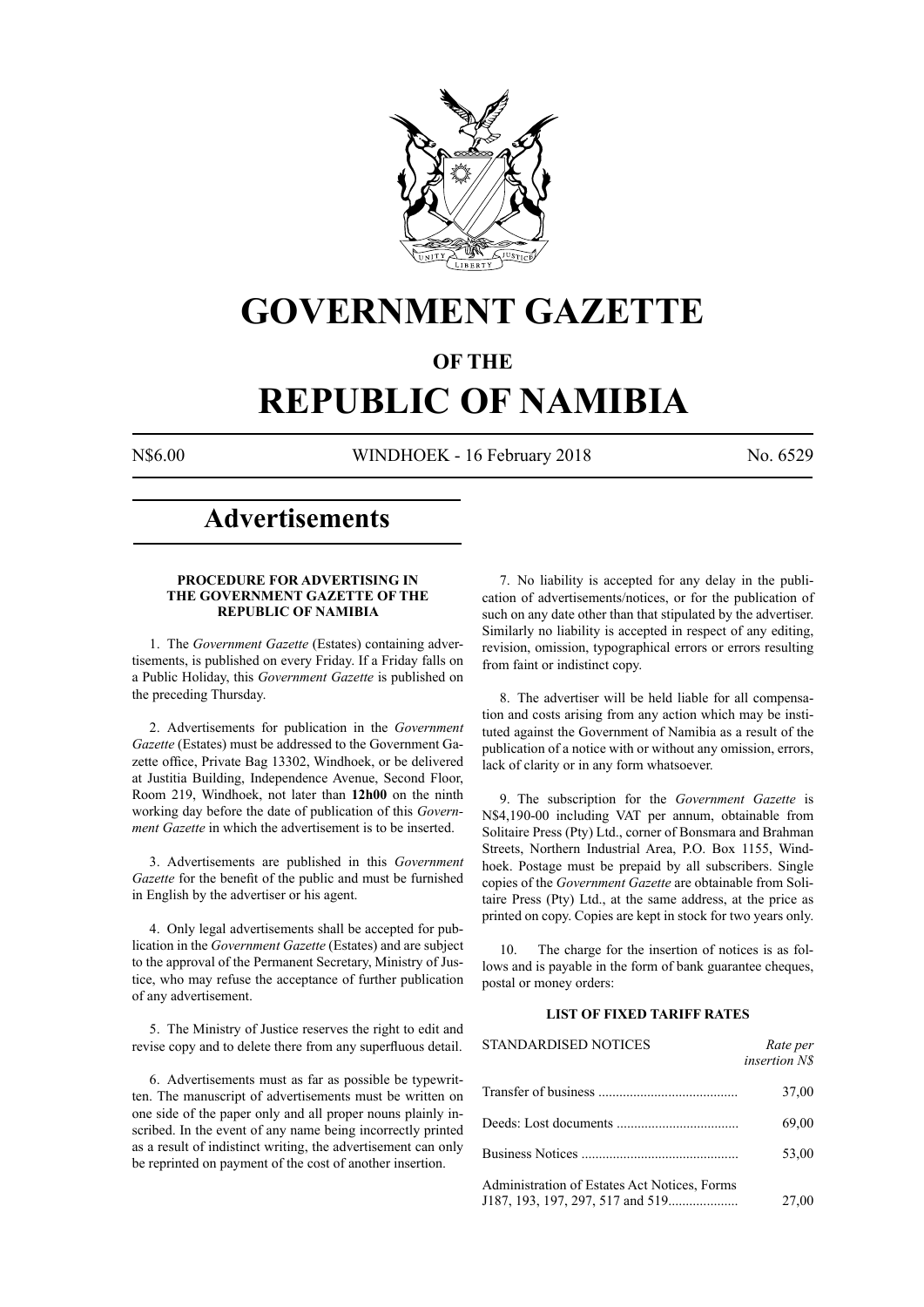| Insolvency Act and Companies Act Notices:                                                                                                                                                               | 48,00  |
|---------------------------------------------------------------------------------------------------------------------------------------------------------------------------------------------------------|--------|
| N.B. Forms 2 and 6 additional statements according<br>to word count table, added to the basic tariff.                                                                                                   | 333,00 |
| Naturalisation notices (including a reprint for the                                                                                                                                                     | 27,00  |
| Unclaimed moneys - only in the <i>Government</i><br>Gazette, closing date 15 January (per entry of                                                                                                      | 13,00  |
|                                                                                                                                                                                                         | 53,00  |
|                                                                                                                                                                                                         | 27,00  |
| NON-STANDARDISED NOTICES                                                                                                                                                                                |        |
| Company notices:                                                                                                                                                                                        |        |
| Short notices: Meetings, resolutions, offers of<br>compromise, conversions of companies, voluntary<br>windings-up, etc.: closing of members' registers<br>for transfer and/or declarations of dividends | 120,00 |
| Declaration of dividends with profit statements,                                                                                                                                                        | 267,00 |
| Long notices: Transfers, changes in respect of<br>shares or capital, redemptions, resolutions,                                                                                                          | 373,00 |
|                                                                                                                                                                                                         | 120,50 |

#### **FORM J 187**

#### **LIQUIDATION AND DISTRIBUTION ACCOUNTS IN DECEASED ESTATES LYING FOR INSPECTION**

In terms of section 35(5) of Act 66 of 1965, notice is hereby given that copies of the liquidation and distribution accounts (first and final, unless otherwise stated) in the estates specified below will be open for the inspection of all persons interested therein for a period of 21 days (or shorter or longer if specially stated) from the date specified or from the date of publication hereof, whichever may be the later, and at the offices of the Master and Magistrate as stated.

Should no objection thereto be lodged with the Master concerned during the specified period, the executor will proceed to make payments in accordance with the accounts.

1584/2016 KAUKEMUA Magdalena, 62090700475, Ondangwa. Ondangwa. Windhoek. Bank Windhoek Limited, Trust Department, P.O. Box 15, Windhoek.

1581/2016 DE BRUIN Patrick Henry, 32121200428, Henties Bay. Swakopmund. Windhoek. Bank Windhoek Limited, Trust Department, P.O. Box 15, Windhoek.

307/2017 SCHMIDT-DUMONT Ada Manon Alexandra, 3605120100230, Windhoek. Windhoek. Bank Windhoek Limited, Trust Department, P.O. Box 15, Windhoek.

62/2017 NASHILONGO Loide, 53042000117, Onaniki-Tsandi. Titus Shoombe Nashilongo, 52040401822. Oshakati. Windhoek. Bank Windhoek Limited, Trust Department, P.O. Box 15, Windhoek.

| Liquidators' and other appointees' notices                    | 80,00                     |
|---------------------------------------------------------------|---------------------------|
| Gambling house licences/Liquor licences                       | 120,00                    |
| SALES IN EXECUTION AND OTHER PUBLIC SALES:                    |                           |
|                                                               | 207,00                    |
| Public auctions, sales, tenders and welfare<br>organisations: | 69,00<br>171,00<br>253,00 |
| ORDERS OF THE COURT                                           |                           |

| Provisional and final liquidations or                  |        |
|--------------------------------------------------------|--------|
|                                                        | 157,00 |
| Reduction of change in capital mergers, offers         |        |
|                                                        | 373,00 |
| Judicial managements, <i>curator bonis</i> and similar |        |
|                                                        | 373,00 |
|                                                        | 48,00  |
| Supersession and discharge of petitions (J.158)        | 40,00  |

11. The charge for the insertion of advertisements other than the notices mentioned in paragraph 10 is at the rate of N\$13,00 per cm double column. (Fractions of a cm must be calculated as a cm).

12. No advertisements shall be inserted unless the charge is prepaid. Cheques, drafts, postal or money orders must be made payable to the Ministry of Justice, Private Bag 13302, Windhoek.

1092/2010 MOUERS Johanna Katrina, 64031- 100256, Windhoek. Suplementary First and Final. Windhoek. Claassen & Visser Estate Practitioners cc, P.O. Box 24621, Windhoek, Namibia.

2158/2009 MOUERS Rudolph, 58091300212. Windhoek, Johanna Katrina Mouers, 64031100256. Supplementary First and Final. Windhoek. Claassen & Visser Estate Practitioners cc, P.O. Box 24621, Windhoek, Namibia.

62/2016 SHEKUPE Ananias, 64090800137, Erf 3329, Kwiilimba Street, Walvis Bay. Emilia Shekupe, 61122800223. Walvis Bay. Windhoek. Christian Gwana Nambahu, P.O. Box 78980, Pelican Square, Windhoek

1037/2016 GRÜTTEMEYER Rainer, 54112400284, P.O. Box 208, Karibib. Karibib. Windhoek. Engling, Stritter & Partners, P.O. Box 43, Windhoek.

215/2016 NGUWO Panduleni Mariana, 671207- 00197, Erf 2410, JP Andreas Van Lane, Erastus Nguwo, 6211151100535. Windhoek. FNB Trust Services Namibia (Pty) Ltd, P.O. Box 448, Windhoek, Namibia.

1031/2017 BASSON Nicolaas Johannes, 430220- 00049, Swakopmund. Johanna Maria Wilhelmina Basson, 49091901233. Swakopmund. Windhoek. F.M. Oehl Trust cc, P.O. Box 90290, Windhoek, Namibia.

2056/2016 FERIS Francois Jacques, 82070710203, Rehoboth, Namibia. Rehoboth. Windhoek. Charmaine Schultz & Co., P.O. Box 23823, Windhoek.

390/2017 MAREKA Daniel, 4910100500331, Erf 4058, Katutura, Namibia. Lauda Mareka, 43021200575.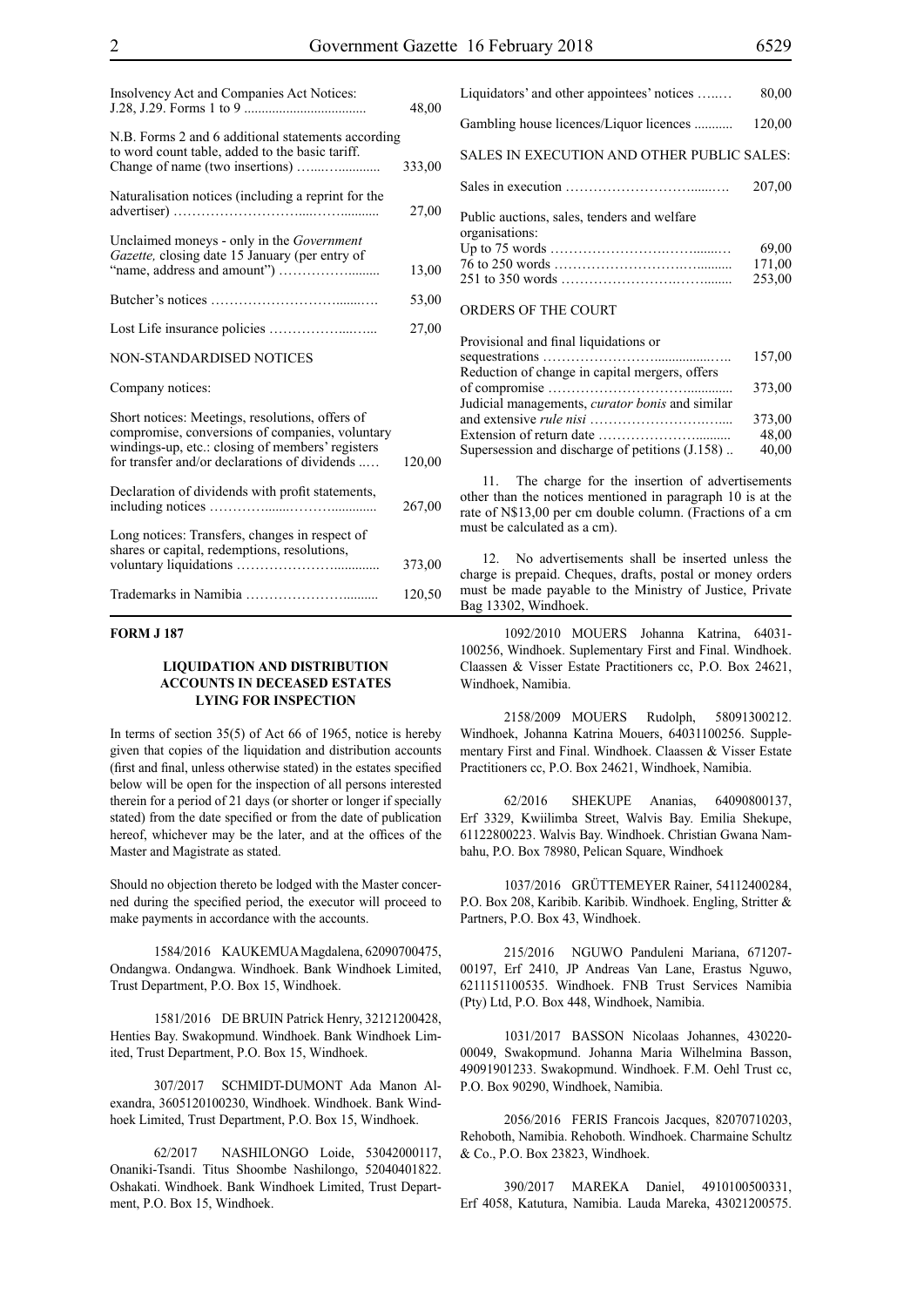Windhoek. Windhoek. Kwala and Company Incorporated, cnr Pettenkoffer & Fouche Streets, Windhoek-West, P.O. Box 24350, Windhoek.

192/2017 BAGHERI Hamid Reza, 57112910013, Erf No. 245, Gobabis. Gobabis. Windhoek. Kempen-Maske Legal Practitioners, P.O. Box 55, Gobabis.

1861/2017 DU PLESSIS Robert Benjamin, 38092800219, Gobabis, 2 November 2017. Ellen Millie du Plessis, 44012200089. Windhoek. Gobabis. Standard Executors & Trustees, P.O. Box 2164, Windhoek, Namibia.

 $\frac{1}{2}$ 

#### **FORM J 193**

#### **NOTICE TO CREDITORS IN DECEASED ESTATES**

All persons having claims against the estates mentioned below are hereby called upon to lodge their claims with the executors concerned, within 30 days (or otherwise as indicated) calculated from the date of publication hereof. The information is given in the following order: Estate number, surname and Christian names, date of birth, identity number, last address, date of death; surviving spouse's names, surname, date of birth and identity number; name and address of executor or authorised agent, period allowed for lodgement of claims if other than 30 days.

69/2018 VAN SCHALKWYK Johanna Jacoba, Windhoek, 25 December 1943, 43122500108, Windhoek, 26 December 2017. Bank Windhoek Ltd, P.O. Box 15, Windhoek.

92/2018 HUSSELMANN Barend Jacobus, Windhoek, 9 March 1961, 61030900388, Mariental, 6 January 2018. Loraine Husselmann, 19 November 1966, 6611190015006. Bank Windhoek Ltd, P.O. Box 15, Windhoek.

2034/2017 FOSTER Edward, Windhoek, 13 August 1953, 5308135030080, Keetmanshoop, 4 October 2017. Bank Windhoek Ltd, P.O. Box 15, Windhoek.

929/2017 DU PLOOY Abraham Johannes, Windhoek , 7 October 1936, 36100700050, Schanzenoord, Windhoek, 19 April 2017. Aletta Fransina du Plooy. Cronjé & Co., No. 1 Charles Cathral Street, Olympia, P.O. Box 81588, Olympia, Windhoek.

928/2017 BURGER Gertruida Johanna, Windhoek, 25 December 1935, 35122510016, 884 Kraan Street, Henties Bay, Namibia, 29 April 2017. Cronjé & Co., No. 1 Charles Cathral Street, Olympia, P.O. Box 81588, Olympia, Windhoek.

295/2017 SHIHEPO Aaron Hiwanwa, 17 October 1942, 42101700220, Windhoek, Namibia, 6 September 2016. Charmaine Schultz & Co., P.O. Box 23823, Windhoek.

147/2018 JOSEF Eva Liisa, Windhoek, 26 December 1972, 72122600349, Erf No. 146, Orwetoveni, Otjiwarongo, 30 December 2017. FNB Trust Services Namibia (Pty) Ltd, P.O. Box 448, Windhoek, Namibia.

98/2018 DU TOIT Gertruida Aletta Magdalena, Windhoek, 3 September 1945, 45090300143, Gobabis, 15 December 2017. FNB Trust Services Namibia (Pty) Ltd, P.O. Box 448, Windhoek, Namibia.

828/2017 ASEB Levi, Windhoek, 11 November 1967, 67111100514, Otjiwarongo, 11 April 2016. FNB Trust Services Namibia (Pty) Ltd, P.O. Box 448, Windhoek, Namibia.

131/2018 NAINDA Titus Leonhard, Windhoek, 15 February 1946, 46021500547, Otjiwarongo, 6 January 2018. Tabea Nainda, 13 May 1950, 50051300192. FNB Trust Services Namibia (Pty) Ltd, P.O. Box 448, Windhoek, Namibia.

146/2018 FERREIRA Franzisk Otto, Windhoek, 13 September 1952, 52091300314, Erf No. 457, Hafen Street, Lüderitz, 23 October 2017. FNB Trust Services Namibia (Pty) Ltd, P.O. Box 448, Windhoek, Namibia.

2092/2015 WITBOOI Lizzie Elizabeth, 26 December 1918, 1812260200028, Erf 160, Block C, Rehoboth, Namibia, 24 July 1993. Metcalfe Attorneys Windhoek, P.O. Box 28013, Windhoek.

167/2018 DÖRGELOH Heinrich Willi, Windhoek, 2 December 1959, 59120200811, Omaruru, 30 December 2017. F.M. Oehl Trust cc, P.O. Box 90290, Windhoek, Namibia.

149/2018 STEENKAMP Gert Johannes, Windhoek, 29 August 1941, 41082900087, Keetmanshoop, 15 January 2018. F.M. Oehl Trust cc, P.O. Box 90290, Windhoek, Namibia.

148/2018 FARMER Piet, Windhoek, 4 April 1935, 35041400113, Aroab, 15 December 2017. Aletta Christina Farmer, 23 November 1941, 41112300031. F.M. Oehl Trust cc, P.O. Box 90290, Windhoek, Namibia.

121/2018 GRABOW Charlotte Else, Windhoek, 11 October 1919, 19101100432, Windhoek, 3 January 2018. F.M. Oehl Trust cc, P.O. Box 90290, Windhoek, Namibia.

1752/2017 GOAGOSES Anna, Windhoek, 5 April 1960, 6004050500410, Erf No. 216, Epako, 14 January 2016. Kempen-Maske Legal Practitioners, P.O. Box 55, Gobabis.

1860/2017 VAN DEN HEEVER Gesina Christina, Windhoek, 23 May 1933, 33052300067, Huis Deon Louw, Gobabis, 31 October 2017. Kempen-Maske Legal Practitioners, P.O. Box 55, Gobabis.

1739/2017 HARTUNG Henry Johannes, Windhoek, 6 February 1951, 51020600071, Windhoek, 2 October 2017. Anna Wilhelmina Hartung, 52092900129. Standard Executors & Trustees, P.O. Box 2164, Windhoek, Namibia.

1811/2017 STEINBACH Georg Reinhold Otto, Windhoek, 9 February 1940, 40020900309, Huis Sonder Sorge Old Age Home, Okahandja, 4 August 2017. Standard Executors & Trustees, P.O. Box 2164, Windhoek, Namibia.

1652/2017 VALKHOFF Koenraad, Windhoek, 14 January 1929, 2901145057086, Altersheim, Otjiwarongo, 18 September 2017. Standard Executors & Trustees, P.O. Box 2164, Windhoek, Namibia.

1862/2017 ELS Maria Elizabeth, Windhoek, 6 August 1932, 32080600095, Erf 995, Hochlandpark, Windhoek, 9 November 2017. Standard Executors & Trustees, P.O. Box 2164, Windhoek, Namibia.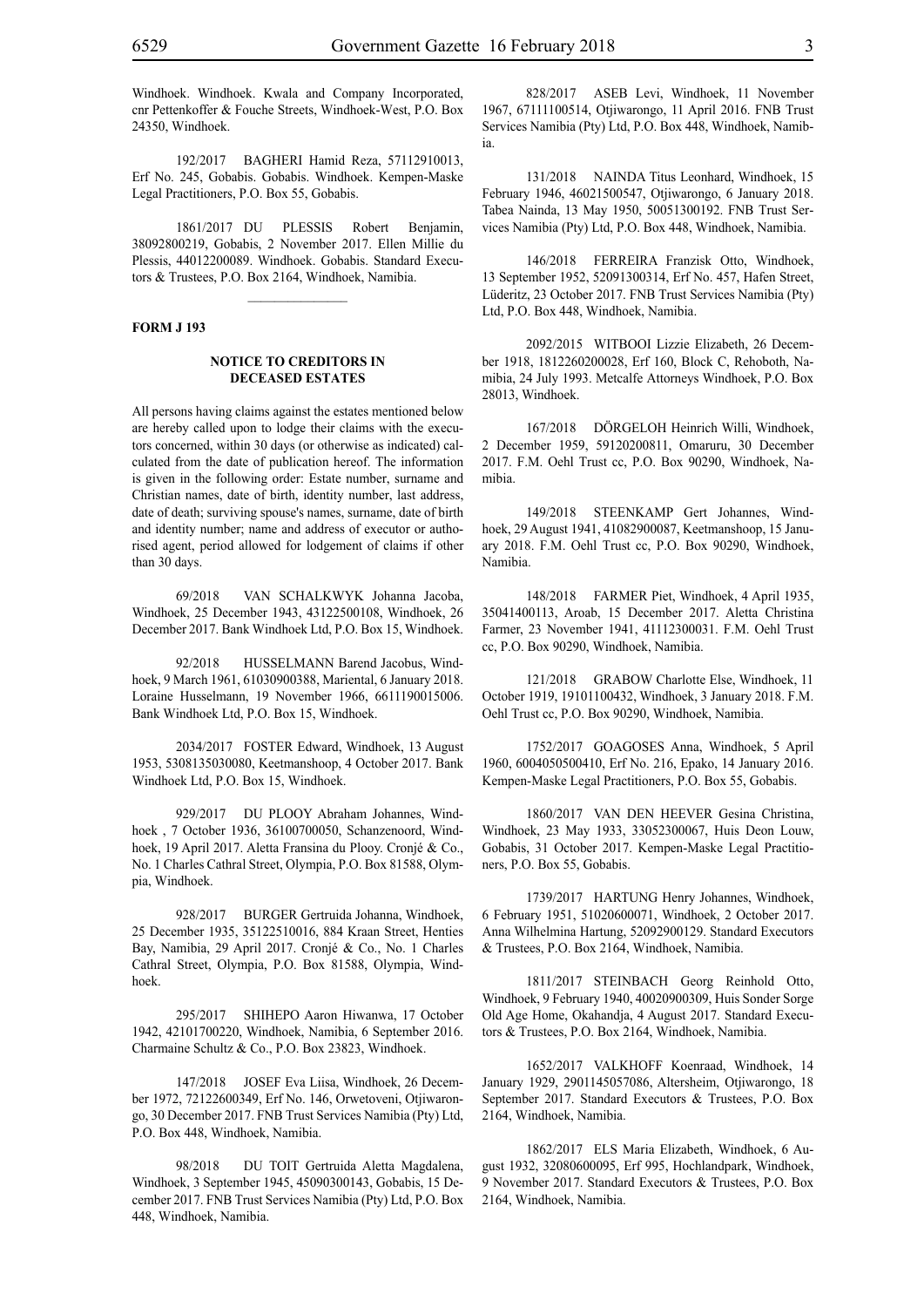128/2018 DEMBSKI Richard Otto, Windhoek, 30 June 1958, 58063010086, No. 6 Everest Street, Eros, Windhoek, 19 January 2018. Pointbreak Trust and Estates (Pty) Ltd, P.O. Box 156, Windhoek.

1445/2017 GERBER Stephanus Hendrik Zacharias, Windhoek, 15 November 1950, 5011155083084, 12 Montrio, Wasserbock Strasse, Suiderhof, Windhoek, 29 July 2017. Du Pisani Legal Practitioners, No. 67 John Meinert Street, P.O. Box 23990, Windhoek.

910/2017 PIENAAR Riaan, Windhoek, 30 August 1969, 6908305013086, 20 Benurban Street, Valmary Park, Durbanville, 7550, 8 July 2016. Du Pisani Legal Practitioners, No. 67 John Meinert Street, P.O. Box 23990, Windhoek.

1279/2017 PRINS Marrizanne Lei-Lani, Windhoek, 21 June 1977, 77062110116, Scheppmann Street, Pionierspark, Windhoek, 27 July 2017. Kwala and Company Incorporated, cnr Pettenkoffer & Fouche Streets, Windhoek-West, P.O. Box 24350, Windhoek.

1935/2017 VAN SCHALKWYK Barend Andrias, Windhoek, 31 August 1944, 44083100036, Farm Teaks Putz No. 213, District Mariental, 27 October 2017. Martha Johanna Susanna van Schalkwyk, 53072600368. M.W.G. Liebenberg, P.O. Box 13, Mariental.

1924/2017 VAN WYK Denzil Demoudrey, Windhoek, 19 May 1993, 93051900060, E1, 3de Laan, Oranjemund, 10 April 2016. M.W.G. Liebenberg, P.O. Box 13, Mariental.

1925/2017 KUHLMANN Manuel, Windhoek, 16 July 1952, 52071600207, 595 Tulbach Street, Mariental, 15 October 2017. Erna Khulmann, 64082300023. M.W.G. Liebenberg, P.O. Box 13, Mariental.

158/2017 BRANDT Hendrik, Windhoek, 23 June 1948, 48062300064, Erf No. Rehoboth F735, 18 January 2017. Magrieta Johanna Brandt, 4 November 1950, 50110400593. V.T. van Wyk Attorneys, Hebron House, Plot A129, Rehoboth, Namibia.

#### **IN THE HIGH COURT OF NAMIBIA MAIN DIVISION-WINDHOEK**

 $\frac{1}{2}$ 

**CASE NO: HC-MD-CIV-ACT-CON-2016/02967**

In the matter between:

#### **BANK WINDHOEK LIMITED** Plaintiff

and

#### **SAKARIA PENDAPALA SHONGOLO** Defendant

#### **NOTICE OF SALE IN EXECUTION**

In execution of a Judgement of the above Honourable Court in the above action, a sale without reserve will be held by the Deputy Sheriff, **Okahandja**, at Section No 3, Blacky Tjingaete Court, Veddersdal, Okahandja, on 23 February 2018, a **10h00**, of the undermentioned property:

CERTAIN: Section No 3 as shown and more fully described on Sectional Plan No 25/2013 in the building known as Blacky Tjingaete Court, Veddersdal

MEASURING: 67 square metres

IMPROVEMENTS: Two bedroom sectional title with lounge, dining room, kitchen with BIC and BIS and 1 bathroom

TERMS 10% of the purchase price and the auctioneers' commission must be paid on the date of the sale. The further terms and conditions of the sale will be read prior to the auction and lie for inspection at the office of the Deputy Sheriff, Okahandja and at the offices of the execution creditor's attorneys.

DATED at WINDHOEK this 16th day of JANUARY 2018.

 $\frac{1}{2}$ 

DR WEDER KAUTA & HOVEKA INC Legal Practitioner for Plaintiff Jan Jonker Road WHK HOUSE WINDHOEK

#### **IN THE HIGH COURT OF NAMIBIA**

**CASE No. I 1484/2016**

In the matter between:

#### **STANDARD BANK NAMIBIA LIMITED** Plaintiff

and

**DUINESIG PROPERTY NUMBER SIX CC** First Defendant **HENDRIK WILLEM SIEMENS** Second Defendant **ADELE MARIAN SIEMENS** Third Defendant

#### **NOTICE OF SALE IN EXECUTION OF IMMOVABLE PROPERTY**

Pursuant to Judgment of the above Honourable Court granted on **25 AUGUST 2017**, the following immovable property will be sold without reserve and voetstoots by the Deputy Sheriff of the District of **WALVIS BAY** on **9 MARCH 2018** at **10H00** in the forenoon at SECTION NO. 2, DESERT SUNSET COURT, LANGSTRAND (EXTENSION NO. 1), REPUBLIC OF NAMIBIA.

|              | <b>CERTAIN:</b>   | Section No. 2, Desert Sunset Court,<br>Langstrand, (Extension No. 1)                               |
|--------------|-------------------|----------------------------------------------------------------------------------------------------|
| ıt           | SITUATE:          | In the Municipality of Walvis Bay<br>(Registration Division "F")<br>Erongo Region                  |
| :t<br>e<br>e | <b>MEASURING:</b> | 141 (one hundred and forty one) square<br>metres                                                   |
| ıt           | CONSISTING OF:    | Double Garage, Open Plan Kitchen<br>Lounge Dining Room, Outside<br>Braai, Guest Toilet, 3 Bedrooms |
|              |                   | with Balconies, Linen Cabinet, Main                                                                |
| 3            |                   | Bedroom with En-suite Bathroom with                                                                |

Balcony, Bathroom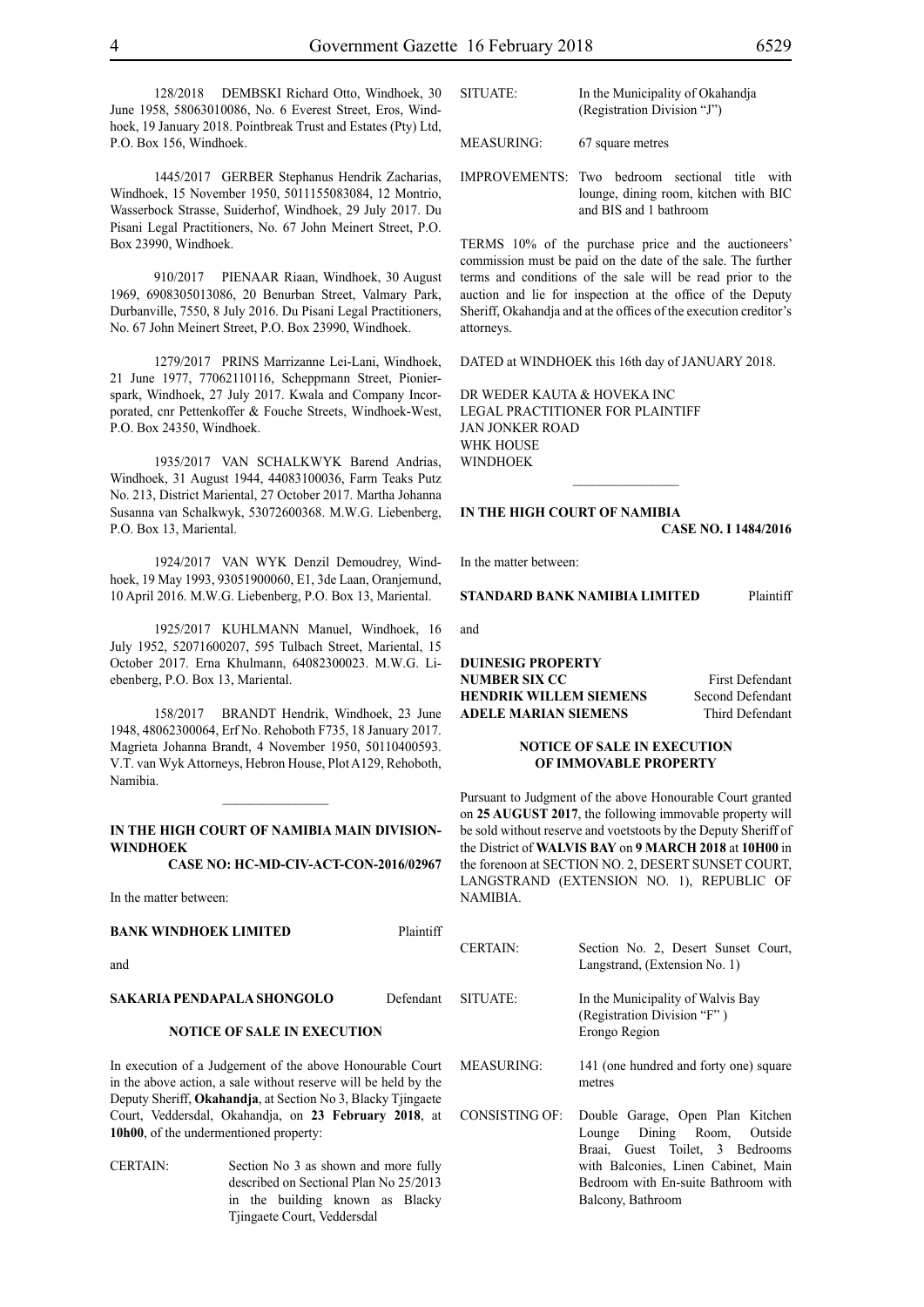The "Conditions of Sale-in-Execution" will lie for inspection at the office of the Deputy Sheriff at WALVIS BAY and at the Head Office of Plaintiff at WINDHOEK and Plaintiff's Attorneys, Fisher, Qua mby & Pfeifer, at the under mentioned address.

Dated at WINDHOEK this 5th day of FEBRUARY 2018

FISHER, QUARMBY & PFEIFER LEGAL PRACTITIONER FOR Plaintiff Cnr Robert Mugabe Avenue & Thorer Street Entrance in Burg Street PO BOX 37 WINDHOEK

#### **IN THE HIGH COURT OF NAMIBIA CASE No. HC-MD-CIV-ACT-CON-2017/01351**

In the matter between:

**FIRST NATIONAL BANK OF NAMIBIA LTD** Plaintiff

and

**HULDA RACHEL MOTHINGA** Defendant

#### **NOTICE OF SALE IN EXECUTION OF IMMOVABLE PROPERTY**

Pursuant to a Judgment of the above Honourable Court granted on **2 JUNE 2017**, the following immovable property will be sold without reserve and voetstoots by the Deputy Sheriff of the District of **KEETMANSHOOP** on **6 MARCH 2018** at **08h30** IN FRONT OF THE MAGISTRATE'S COURT, KEETMANSHOOP.

- CERTAIN: Erf 1996 Tseiblaagte (Extension 2)
- SITUATE: In the Municipality of Keetmanshoop (Registration Division "T")
- MEASURING: 398 (three nine eight) square metres
- CONSISTING OF: 2 x bedrooms, 1 x bathroom, 1 x kitchen, 1 x lounge

The "Conditions of Sale-in-Execution" will lie for inspection at the office of the Deputy Sheriff at KEETMANSHOOP and at the Head Office of Plaintiff at WINDHOEK and Plaintiff's Attorneys, Fisher, Quarmby & Pfeifer, at the undermentioned address.

Dated at WINDHOEK this 25th day of JANUARY 2018.

FISHER, QUARMBY & PFEIFER LEGAL PRACTITIONER FOR Plaintiff Cnr Robert Mugabe Avenue & Thorer Street Entrance in Burg Street P O BOX 37 **WINDHOEK** 

#### **IN THE HiGH COURT OF NAMIBIA**

**CASE No. I 2796/2015**

In the matter between:

#### **FIRST NATIONAL BANK OF NAMIBIA LTD** Plaintiff

and

#### **ELKANA KATJANGUA** Defendant

#### **NOTICE OF SALE IN EXECUTION OF IMMOVABLE PROPERTY**

Pursuant to a Judgment of the above Honourable Court granted on **22 OCTOBER 2015**, the following immovable property will be sold without reserve and voetstoots by the Deputy Sheriff of the District of **WINDHOEK** on **6 MARCH 2018**  at **09h30** at the REMAINDER OF THE ERF NO. 4918, KATUTURA (EXTENSION NO. 11) LEVITIKUS STRREET WINDHOEK.

| <b>CERTAIN</b> | Remainder of Erf No. 4918 Katutura<br>(Extension No. 11)                    |
|----------------|-----------------------------------------------------------------------------|
| <b>SITUATE</b> | In the Municipality of Windhoek<br>(Registration Division "K")              |
| MEASURING:     | 251 (two hundred and fifty one) square<br>metres                            |
| CONSISTING OF: | 3 x Bedrooms, 1 x Lounge, 1 x Kitchen, 1<br>x toilet/bathroom, 1 x bathroom |

The "Conditions of Sale-in-Execution" will lie for inspection at the office of the Deputy Sheriff at WINDHOEK and at the Head Office of Plaintiff at WINDHOEK and Plaintiff's Attorneys, Fisher, Quarmby & Pfeifer, at the undermentioned address.

Dated at WINDHOEK this 16th day of JANUARY 2018.

FISHER, QUARMBY & PFEIFER LEGAL PRACTITIONER FOR Plaintiff Cnr Robert Mugabe Avenue & Thorer Street Entrance in Burg Street P O BOX 37 WINDHOEK

**IN THE HIGH COURT OF NAMIBIA (Main Division) Case Number: I 2657/2015**

 $\mathcal{L}_\text{max}$ 

In the matter between:

#### **STANDARD BANK NAMIBIA LIMITED** Plaintiff

and

**WILLEM JOHANNES CLOETE** Defendant

#### **NOTICE OF SALE IN EXECUTION**

Pursuant to a Judgement of the above Honourable Court granted on **14 July 2017**, the following immovable property will be sold "voetstoots" by the Deputy Sheriff for the District of **Maltahöhe** on **FRIDAY, 2 MARCH 2018**, at **10h00** in front of the Magistrate's Court of Maltahöhe.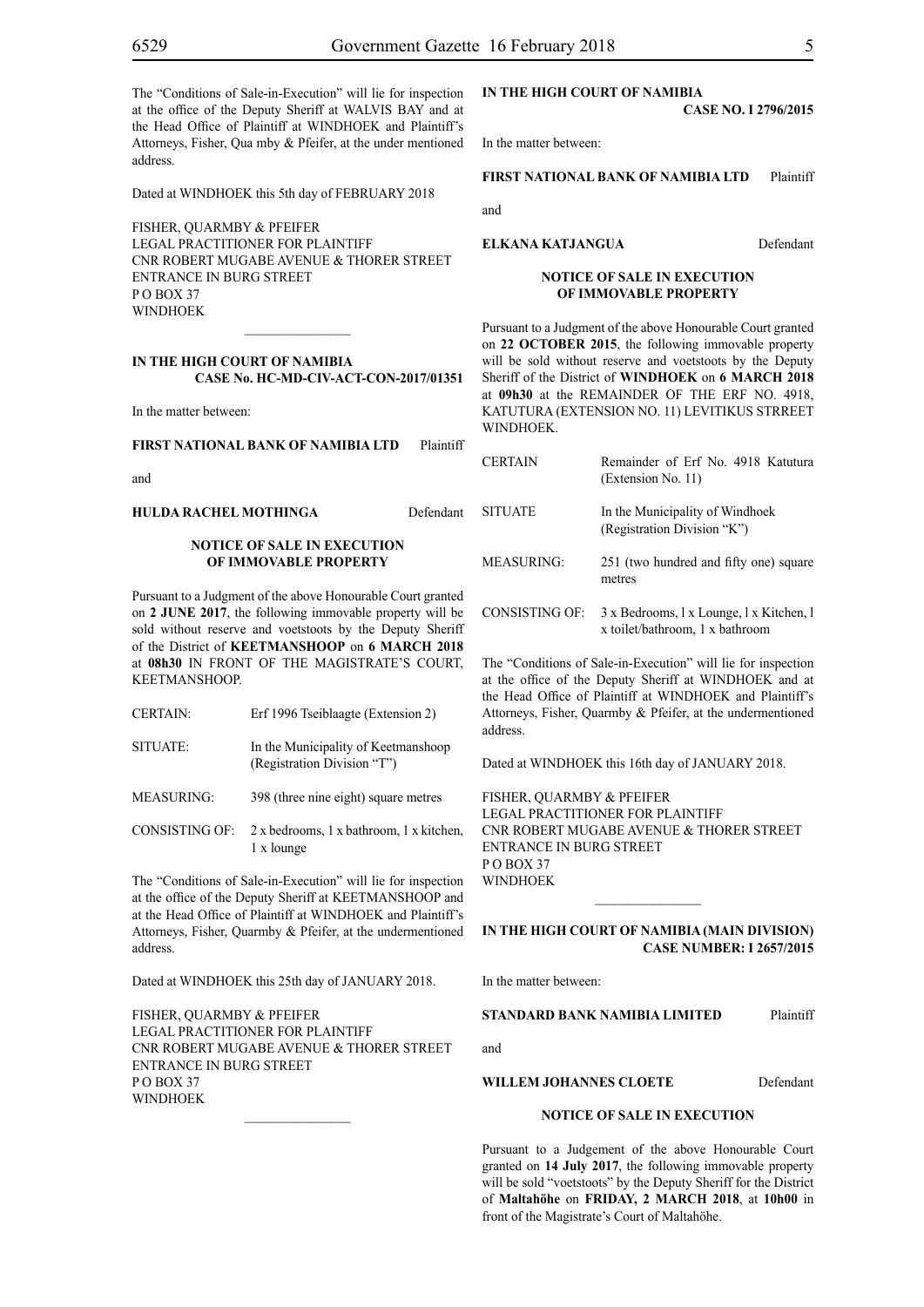| <b>CERTAIN:</b>   | Portion 1 of Farm Lahnstein No 193                                               |
|-------------------|----------------------------------------------------------------------------------|
| SITUATE:          | In the Municipality of Mariental<br>(Registration Division "P")<br>Hardap Region |
| <b>MEASURING:</b> | 20 364,2299 Hectares                                                             |
| HELD BY:          | Deed of Transfer No. T 3130/2014                                                 |

IMPROVEMENTS AND

DESCRIPTION: Farmhouse: 4 x Bedrooms, 1 x Living Room, 1 x Dining Room, 1 x Kitchen, 1 x Pantry, 1 x Office,1 x Bathroom (full) Outside Buildings: 44 x Camps, 8 x Boreholes

The "Conditions of Sale in Execution" will lie for inspection at the office of the Deputy Sheriff in Mariental, and at the Office of Plaintiff's Legal Practitioners of Record in Windhoek at Plaintiff's Attorneys, Etzold- Duvenhage, at the undermentioned address.

DATED at WINDHOEK this 7th day of FEBRUARY 2018.

ETZOLD - DUVENHAGE LEGAL PRACTITIONER FOR PLAINTIFF NO. 33 FELD STREET **WINDHOEK** 

#### **IN THE MAGISTRATE'S COURT FOR THE DISTRICT OF WINDHOEK**

| HELD AT WINDHOEK       | <b>CASE NO. 4068/2017</b> |
|------------------------|---------------------------|
| In the matter between: |                           |
| AGRA LIMITED           | <b>Execution Creditor</b> |
| and                    |                           |
| <b>RICHARD OLIVIER</b> | <b>Execution Debtor</b>   |

#### **NOTICE OF SALE IN EXECUTION**

In pursuance of judgment granted on **3 August 2017**, the following immovable property will be sold "voetstoots" by the Messenger of the Court for the District of **Windhoek** on **27 February 2018** at **12h00** at ERF 234, HOCHLANDPARK, WINDHOEK<sup>.</sup>

| <b>CERTAIN:</b>      | Erf 234, Hochlandpark                                                                                                                               |
|----------------------|-----------------------------------------------------------------------------------------------------------------------------------------------------|
| SITUATE:             | In the Municipality of Windhoek<br>(Registration Division "K")<br>Khomas Region                                                                     |
| MEASURING:           | 1245 square metres                                                                                                                                  |
| <b>IMPROVEMENTS:</b> | 1 x Kitchen, 1 x Lounge, 4 x Bedrooms<br>with build in cupboards, 2 x Bathrooms<br>TV Room, Bar Study, 2 x Garages, 2 x<br><b>Outside Buildings</b> |

The "Conditions of the Sale in Execution" will lie for inspection at the office of the Messenger of the Court in Windhoek, and

DATED at WINDHOEK this 5th day of FEBRUARY 2018.

ETZOLD - DUVENHAGE LEGAL PRACTITIONER FOR PLAINTIFF PHILADELPHIA HOUSE, SUITE NO. 1 NO. 6 NEWTON STREET WINDHOEK

### **IN THE HIGH COURT OF NAMIBIA MAIN DIVISON, WINDHOEK**

 $\frac{1}{2}$ 

#### **CASE NO.: HC-MD-CIV-ACT-CON-2016/03064**

In the matter between:

#### **FIRST NATIONAL BANK OF NAMIBIA LIMITED** Plaintiff

and

#### **THEODILIS NAKAVILU AlPINE in her capacity as executrix in the estate of the late GOSBERTUS AUSIKU NAMWANDI** Defendant

#### **NOTICE OF SALE IN EXECUTION**

In execution of a Judgement granted by the above Honourable Court, the following property will be sold by public auction by the Deputy Sheriff of **Outapi** on **20 March 2018, 15H00** at Erf 918, Extension No. 2, Outapi, Republic of Namibia.

| <b>CERTAIN</b>    | Erf No. 918, Outapi Extension No 2                                     |
|-------------------|------------------------------------------------------------------------|
| SITUATE:          | In the Town of Outapi<br>(Registration Division "A")<br>Omusati Region |
| <b>MEASURING:</b> | 662 (six six two) square metres                                        |
| HELD:             | By Deed of Transfer No. T 4795/2007                                    |
|                   | IMPROVEMENTS: Kitchen, Lounge, 3 Bedrooms,<br>-2<br>Showers            |

#### **CONDITIONS OF SALE:**

- 1. The Sale is subject to provisions of the High Court Act No. 16 of 1990, as amended, and the property will be sold "voetstoots" according to the existing title deed.
- 2. The complete Conditions of Sale will be read out at the time of the sale, and may be inspected beforehand at the offices of the Plaintiff and Plaintiff's attorney at the undermentioned address, as also at the offices of the Deputy Sheriff, Outapi.

Dated at WINDHOEK on the 1st day of FEBRUARY 2018.

J C VAN WYK ATTORNEYS Legal Practitioner for Plaintiff 18 LOVE STREET **WINDHOFK**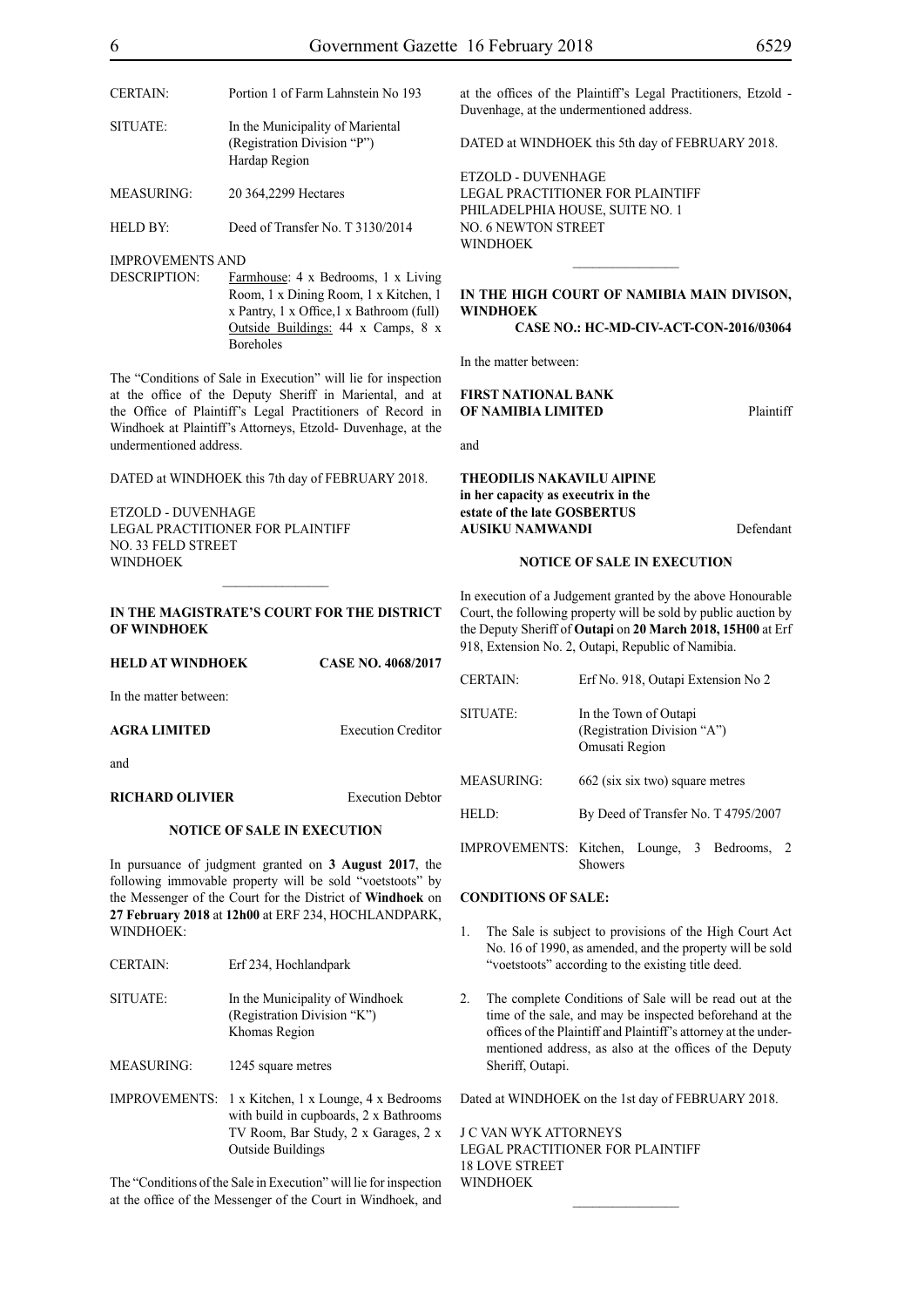**Case Nr. HC-MD-CIV-ACT-CON-2016/02531**

In the matter between:

**STANDARD BANK NAMIBIA LIMITED** Plaintiff

and

**TECHLA VEVANGAUNE KAVARI** Defendant

#### **NOTICE OF SALE IN EXECUTION**

In EXECUTION of a Judgment of the High Court of Namibia, given on **6 October 2017**, a Judicial Sale by public auction will be held of and at the undermentioned immovable property on **2 MARCH 2018** at **10h00** at SECTION NUMBER 11 & 12, JERUSALEM COURT, NO. 17 WEAVER STREET, KUISEBMOND, WALVIS BAY of:

- 1. A unit consisting of
	- (a) Section No. 11 as shown and more fully described on Sectional Plan No. 41/2013 in the building or buildings known as JERUSALEM COURT, situate at KUISEBMOND, in the Municipality of WALVIS BAY, Registration Division "F" ERONGO Region, of which the floor area, according to the said Sectional Plan is 66 (SIX SIX) square metres in extent; and
- 2. A unit consisting of
	- (b) Section No. 12 as shown and more fully described on Sectional Plan No. 41/2013 in the building or buildings known as JERUSALEM COURT, situate at KUISEBMOND, in the Municipality of WALVIS BAY, Registration Division "F", ERONGO Region, of which the floor area, according to the said Sectional Plan is 20 (TWO NIL) square metres in extent.

The following improvements are on the property (although nothing in this respect is guaranteed):

3 Bedrooms, 2 Bathrooms, Open Plan Lounge I Kitchen Single Garage

The property will be sold by the Deputy Sheriff to the highest bidder subject to the conditions of sale.

The conditions of sale to be read out by the Deputy Sheriff, Walvis Bay, at the time of the sale and which conditions may be inspected prior to the sale at the offices of the Deputy Sheriff Walvis Bay, and at the offices of ENSafrica Namibia (incorporated as Lorentz Angula Inc.), Ground Floor, Unit 4, Ausspann Plaza, Dr. Agostinho Neto Road, Windhoek.

Dated at WINDHOEK on this 16th of JANUARY 2018.

Legal Practitioner for Plaintiff ENSafrica Namibia (incorporated as LorentzAngula Inc.) Ground Floor, Unit 4, Ausspann Plaza DR. AGOSTINHO NETO STREET **WINDHOEK** 

#### **IN THE HIGH COURT OF NAMIBIA, MAIN LOCAL DIVISION, WINDHOEK**

**Case Nr. HC-MD-CIV-ACT-CON-2017/01275**

In the matter between:

**STANDARD BANK NAMIBIA LIMITED** Plaintiff

**RAPHAEL KUPEMBONA** First Defendant **SARA KUPEMBONA** Second Defendant

#### **NOTICE OF SALE IN EXECUTION**

In EXECUTION of a Judgment of the High Court of Namibia, given on **10 November 2017**, a Judicial Sale by public auction will be held of and at the undermentioned immovable property on **2 MARCH 2018** at **11h00** at SECTION NUMBER 9, JERUSALEM COURT, NO 17 WEAVER STREET, KUISEBMOND, WALVIS BAY of:

- 1. A unit consisting of-
	- (a) Section No. 9 as shown and more fully described on Sectional Plan No. 41/2013 in the building or buildings known as JERUSALEM COURT, situate at KUISEBMOND, in the Municipality of WALVIS BAY, Registration Division "F" ERONGO Region, of which the floor area, according to the said Sectional Plan is 71 (SEVENTY ONE) square metres in extent;

The following improvements are on the property (although nothing in this respect is guaranteed):

3 Bedrooms, 2 Bathrooms, Open Plan Lounge *I* Kitchen

The property will be sold by the Deputy Sheriff to the highest bidder subject to the conditions of sale.

The conditions of sale to be read out by the Deputy Sheriff, Walvis Bay, at the time of the sale and which conditions may be inspected prior to the sale at the offices of the Deputy Sheriff Walvis Bay, and at the offices of ENSafrica Namibia (incorporated as Lorentz Angula Inc.), Ground Floor, Unit 4, Ausspann Plaza, Dr. Agostinho Neto Road, Windhoek.

Dated at WINDHOEK on this 16th of JANUARY 2018.

Legal Practitioner for Plaintiff ENSafrica Namibia (incorporated as LorentzAngula Inc.) Ground Floor, Unit 4, Ausspann Plaza Dr. Agostinho Neto Street WINDHOEK

#### **CASE NO: POCA 09/2017**

**IN THE HIGH COURT OF NAMIBIA, MAIN DIVISION HELD AT WINDHOEK, ON FRIDAY, THE 26 DAY OF JANUARY 2018**, **BEFORE THE HONOURABLE MR JUSTICE MASUKU J**

 $\frac{1}{2}$ 

In the application of

and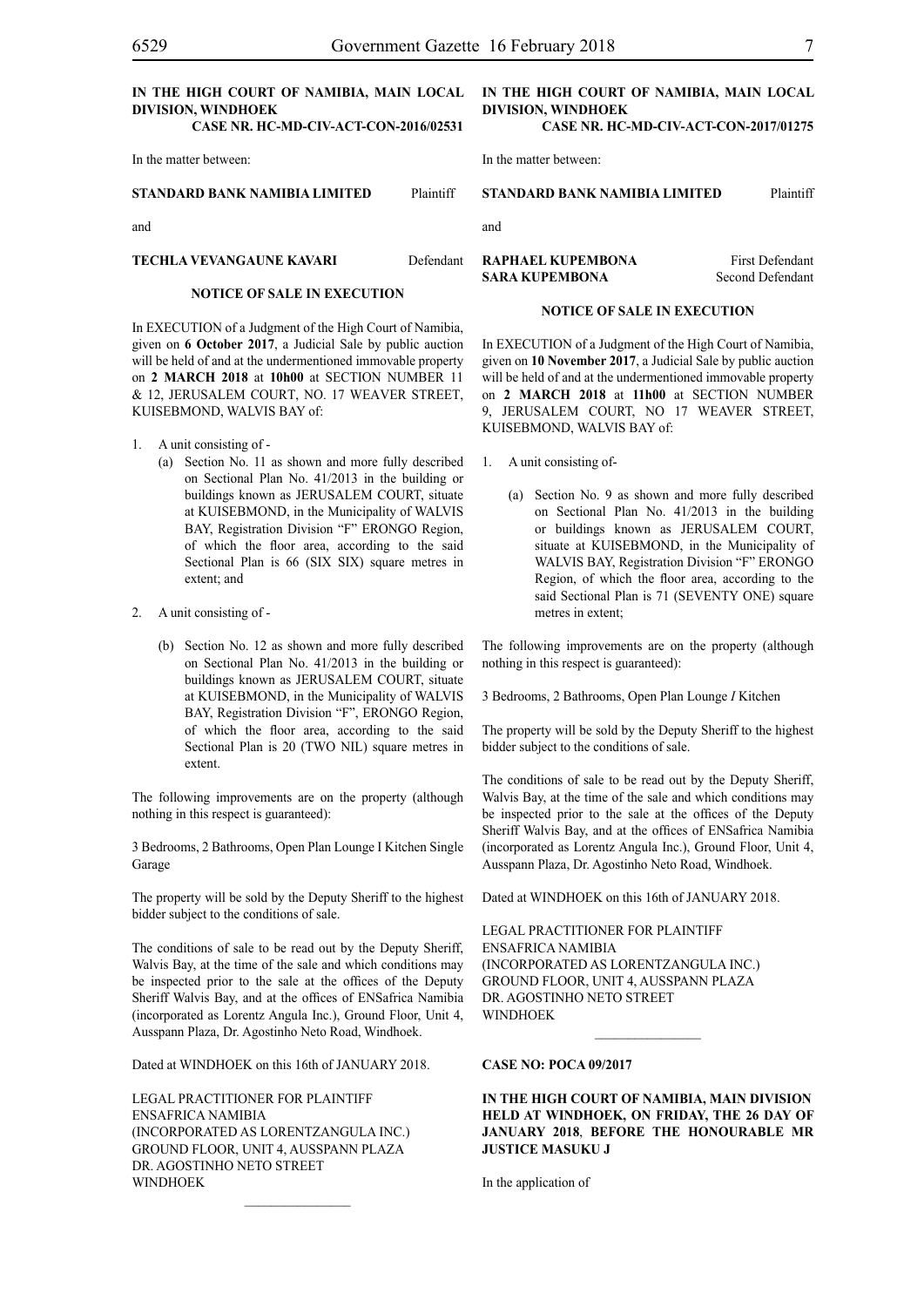### **THE PROSECUTOR-GENERAL** Applicant

*IN RE:* An Opel Corsa Pick-Up, with license number N169010W, engine number 6W0042008 and chassis number ADMX80JA64300412, a cash amount of N\$15 500 held by the Namibian Police Force at Gobabis Police Station under Otjinene CR 15/06/2017, the positive balance in Namibia Post Limited account number 33839964-3 held in the name of Mbeuriapi Kauarongo, the positive balance in Standard Bank Namibia Limited cl.assic account number 143352571 held in the name of Mbeuriapi Kauarongo and the positive balance in First National Bank of Namibia limited business Chip and pin account number 62261468378 held in the name of Mbeuriapi Kauarongo

#### **AN APPLICATION FOR FORFEITURE OF PROPERTY ORDER IN TERMS OF SECTION 59 OF THE PREVENTION OF ORGANISED CRIME ACT, ACT 29 OF 2004**

#### **ORDER**

Having heard **Mr T. Nanhapo** on behalf of the applicant and having read the Notice of Motion, affidavits and annexures filed thereto:

#### **IT IS HEREBY ORDERED THAT:**

- 1. The properties which are presently subject to a preservation of property orders granted by this Honourable Court under the case number POCA 09/2017 on 7 August 2017 and 9 August 2017, namely:
	- 1.1 the Opel Corsa Pick-Up, with license number N16901OW, engine number 6W0042008 and chassis number ADMX80JA64300412;
	- 1.2. the positive balance in Namibia Post Limited account number 33839964-3 held in the name of Mbeuriapi Kauarongo;
	- 1.3 the positive balance in Standard Bank Namibia Limited classic account number 143352571 held in the name of Mbeuriapi Kauarongo;
	- 1.4 the positive balance in First National Bank of Namibia limited business Chip and pin account number 62261468378 held in the name of Mbeuriapi Kauarongo ; and
	- 1.5 the cash amount of N\$15 500 held by the Namibian Police Force at Gobabis Police Station under Otjinene CR 15/06/2017 ("the properties").

be forfeited to the State in terms of section 61 read with section 64 of the Prevention of Organised Crime Act, 29 of 2004 ("POCA").

2. The properties are to remain under the control and supervision of Sergeant Hendrick Sh aakumeni ("Sgt Shaakumeni") (in Sgt Shaakumeni's absence, an authorised member of the Anti-Money Laundering and Combating of Financing of Terrorism: Asset Recovery Sub- Division) and are subject to the further orders as set out below.

3. Sgt Shaakumeni is directed to pay:

- 3.1 the positive balance in Namibia Post Limited account number 33839964-3 held in the name of Mbeuriapi Kauarongo;
- 3.2. the positive balance in Standard Bank Namibia Limited classic account number 143352571 held in the name of Mbeuriapi Kauarongo;
- 3.3 the positive balance in First National Bank of Namibia limited business Chip and pin account number 62261468378 held in the name of Mbeuriapi Kauarongo; and
- 3.4 the cash amount of N\$15 500 held by the Namibian Police Force at Gobabis Police Station under Otjinene CR 15/06/2017, after the release thereof as an exhibit, into the Asset Recovery Account:

Ministry of Justice -POCA Standard Bank account number 589245309 Branch Code: 08237200

- 4. Sgt Shaakumeni is directed to sell the Opel Corsa Pick-Up, with license number N169010W, engine number 6W0042008 and chassis number ADMX80JA64300412 by way of public auction to an amount not less than the market value. The proceeds of such sale is directed to be deposited into the Asset Recovery Account as indicated above.
- 5. Any person whose interest concerned is affected by the forfeiture order, may within 20 days after he or she has acquired knowledge of such order, set the matter down for variation or rescission by the Court.
- 6. This order must be published in the Government Gazette as soon as practicable after it is made.
- 7. Prayers 1, 3 and 4 will not take effect before 30 days after the notice of this order was published in the Government Gazette or before an application in terms of section 65 of POCA or an appeal has been disposed of.

#### BY ORDER OF THE COURT

REGISTRAR OF THE ABOVE HIGH COURT

TO: THE GOVERNMENT ATTORNEY

#### **NOTICE OF LOST LAND TITLE NO. 431**

Notice is hereby given that We, **V T VAN WYK ATTORNEYS**, intent to apply for a certified copy of:

| <b>CERTAIN:</b>   | Farm Jacobsdal No. 431                                         |
|-------------------|----------------------------------------------------------------|
| <b>MEASURING:</b> | 485,3666 (four eight five comma three<br>six six six) hectares |
| SITUATE:          | In the Registration Division "M"<br>Hardap Region              |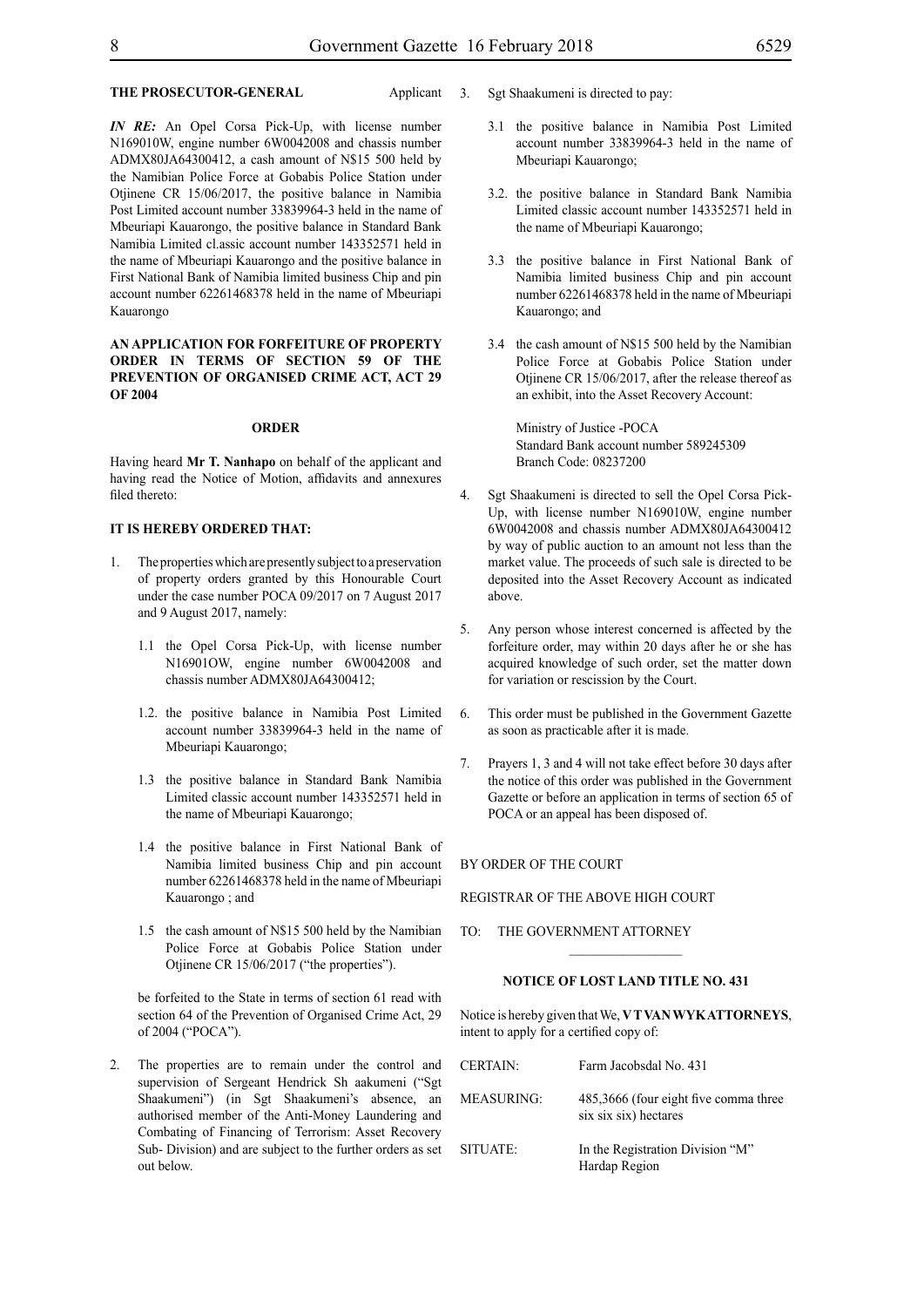HELD BY: Land Title No .431

The property of: Estate late BAREND DE KLERK and surviving spouse CATHERING DE KLERK.

All persons who object to the issue of such copy are hereby required to lodge their objections with the registrar within three weeks from the publication of this notice.

DATED at REHOBOTH this 7th FEBRUARY 2018.

#### **THE ALIENS ACT, 1937 NOTICE OF INTENTION OF CHANGE OF SURNAME**

 $\mathcal{L}=\mathcal{L}^{\mathcal{L}}$ 

I, **ekandjo angula naftal**, residing at Elondo East, Uukwaluudhi and employed as a land surveyor, intend applying to the Minister of Home Affairs for authority under section 9 of the Aliens Act, 1937, to assume the surname **EKANDJO** for the reasons that **EKANDJO** is my surname and not **NAFTAL** as indicated on my documents. **NAFTAL** is my name.

I previously bore the name **ekandjo angula naftal.**

Any person who objects to my assumption of the said surname of **EKANDJO** should as soon as may be lodge his or her objection, in writing, with a statement of his or her reasons therefor, with the Magistrate of Windhoek.

#### **e. a. naftal uukwaluudhi NAMIBIA**

#### **THE ALIENS ACT, 1937 NOTICE OF INTENTION OF CHANGE OF SURNAME**

I, **maria magdalena haufiku**, residing at Erf No. 2996, Lunganda Street, Hanover, Ongwediva and a student, intend applying to the Minister of Home Affairs for authority under section 9 of the Aliens Act, 1937, to assume the surname **JEREMIA** for the reasons that the surname I am using is not corresponding with the one on my father's identity documents.

I previously bore the name **MARIA MAGDALENA haufiku.**

Any person who objects to my assumption of the said surname of **JEREMIA** should as soon as may be lodge his or her objection, in writing, with a statement of his or her reasons therefor, with the Magistrate of Windhoek.

**m. m. haufiku ongwediva NAMIBIA**

#### **THE ALIENS ACT, 1937 NOTICE OF INTENTION OF CHANGE OF SURNAME**

 $\frac{1}{2}$ 

I, **pawaopeni magdalena andrian**, residing at Erf No. 393, Skoolrylaan, Krönlein, Keetmanshoop and unemployed, intend applying to the Minister of Home Affairs for authority under section 9 of the Aliens Act, 1937, to assume the surname **ADRIAN** for the reasons that all my

school particulars are **ADRIAN** and not **ANDRIAN**, so that my studying can be easier. I am also formally known as PAWAOPENI ADRIAN for the past 12 years.

I previously bore the name **pawaopeni magdalena andrian.**

Any person who objects to my assumption of the said surname of **ADRIAN** should as soon as may be lodge his or her objection, in writing, with a statement of his or her reasons therefor, with the Magistrate of Windhoek.

#### **p. m. andrian keetmanshoop NAMIBIA**

#### **THE ALIENS ACT, 1937 NOTICE OF INTENTION OF CHANGE OF SURNAME**

 $\frac{1}{2}$ 

I, **monika simon**, residing at Erf 4291, Karlhagedorn Street, Kuisebmund, Walvis Bay and employed as a general worker, intend applying to the Minister of Home Affairs for authority under section 9 of the Aliens Act, 1937, to assume the surname **NATHINGE** for the reasons that it is my father's surname and I was using my father's name.

I previously bore the name **monika simon.**

Any person who objects to my assumption of the said surname of **nathinge** should as soon as may be lodge his or her objection, in writing, with a statement of his or her reasons therefor, with the Magistrate of Windhoek.

**m. simon walvis bay NAMIBIA**

#### **THE ALIENS ACT, 1937 NOTICE OF INTENTION OF CHANGE OF SURNAME**

 $\frac{1}{2}$ 

I, **junade gervasius wilhelm arnols**, residing at 15 Harold Pupkewitz Street, Eros, Windhoek and a law student, intend applying to the Minister of Home Affairs for authority under section 9 of the Aliens Act, 1937, to assume the surname **NDAUENDAPO** for the reasons that I would like to assume my biological father's surname**.**

I previously bore the name **junade gervasius wilhelm arnols.**

Any person who objects to my assumption of the said surname of **NDAUENDAPO** should as soon as may be lodge his or her objection, in writing, with a statement of his or her reasons therefor, with the Magistrate of Windhoek.

**j. g. w. arnols Windhoek NAMIBIA**

#### **THE ALIENS ACT, 1937 NOTICE OF INTENTION OF CHANGE OF SURNAME**

 $\frac{1}{2}$ 

I, **NDUMBA JONAS KALIMBWE**, and unemployed, intend applying to the Minister of Home Affairs for authority under